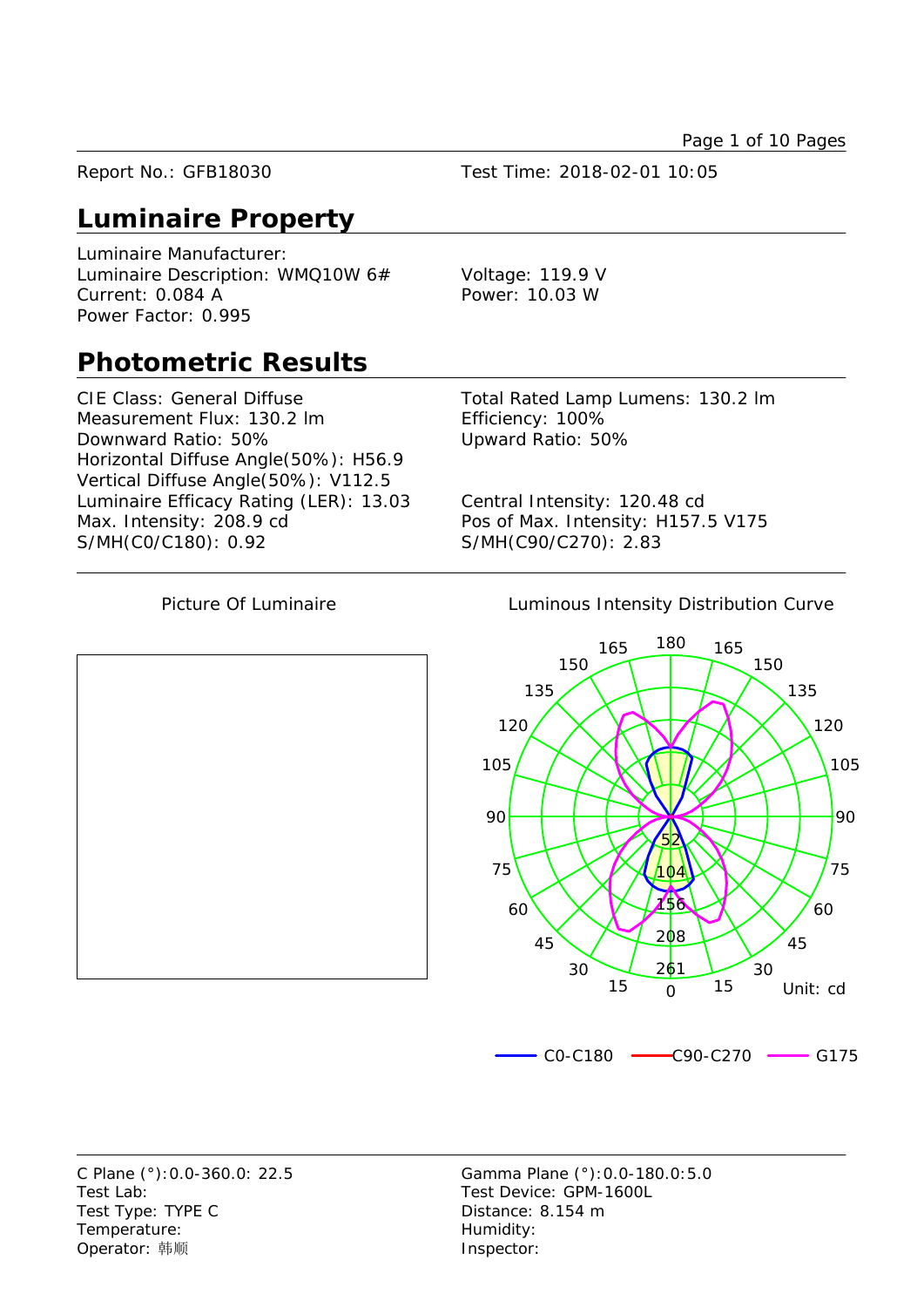

# **Luminous Intensity Distribution Curve**



Test Lab:<br>
Test Type: TYPE C<br>
Test Type: TYPE C<br>
Test Type: TYPE C<br>
Test Type: TYPE C Test Type: TYPE C Temperature: Temperature: Temperature: Operator: 韩顺 **Inspector:**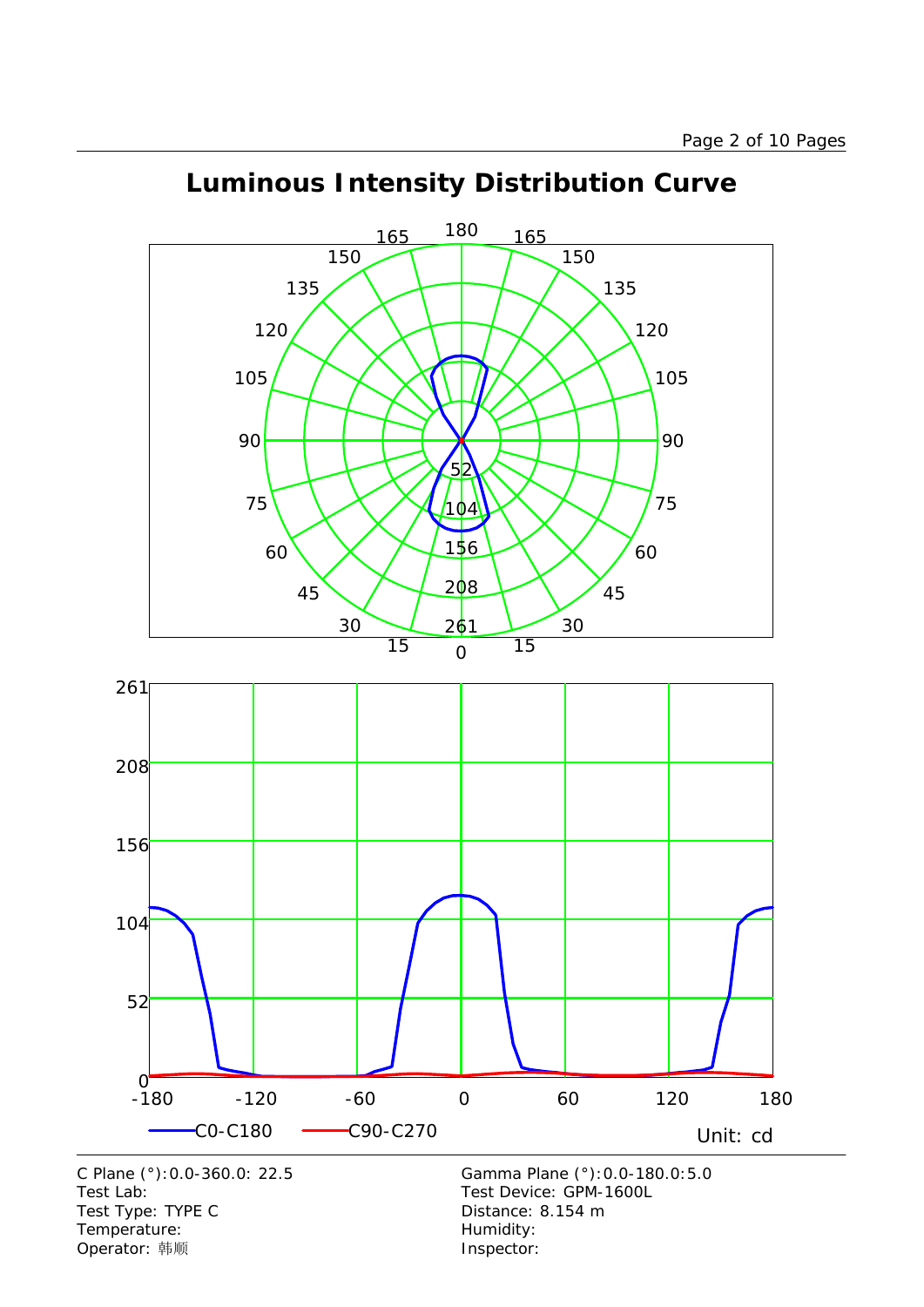

# **Isocandela (rectangle)**



Test Lab: Test Device: GPM-1600L Test Type: TYPE C Distance: 8.154 m Temperature: Temperature: Temperature: Operator: 韩顺 **Inspector:** 

C Plane (°):0.0-360.0: 22.5 Gamma Plane (°):0.0-180.0:5.0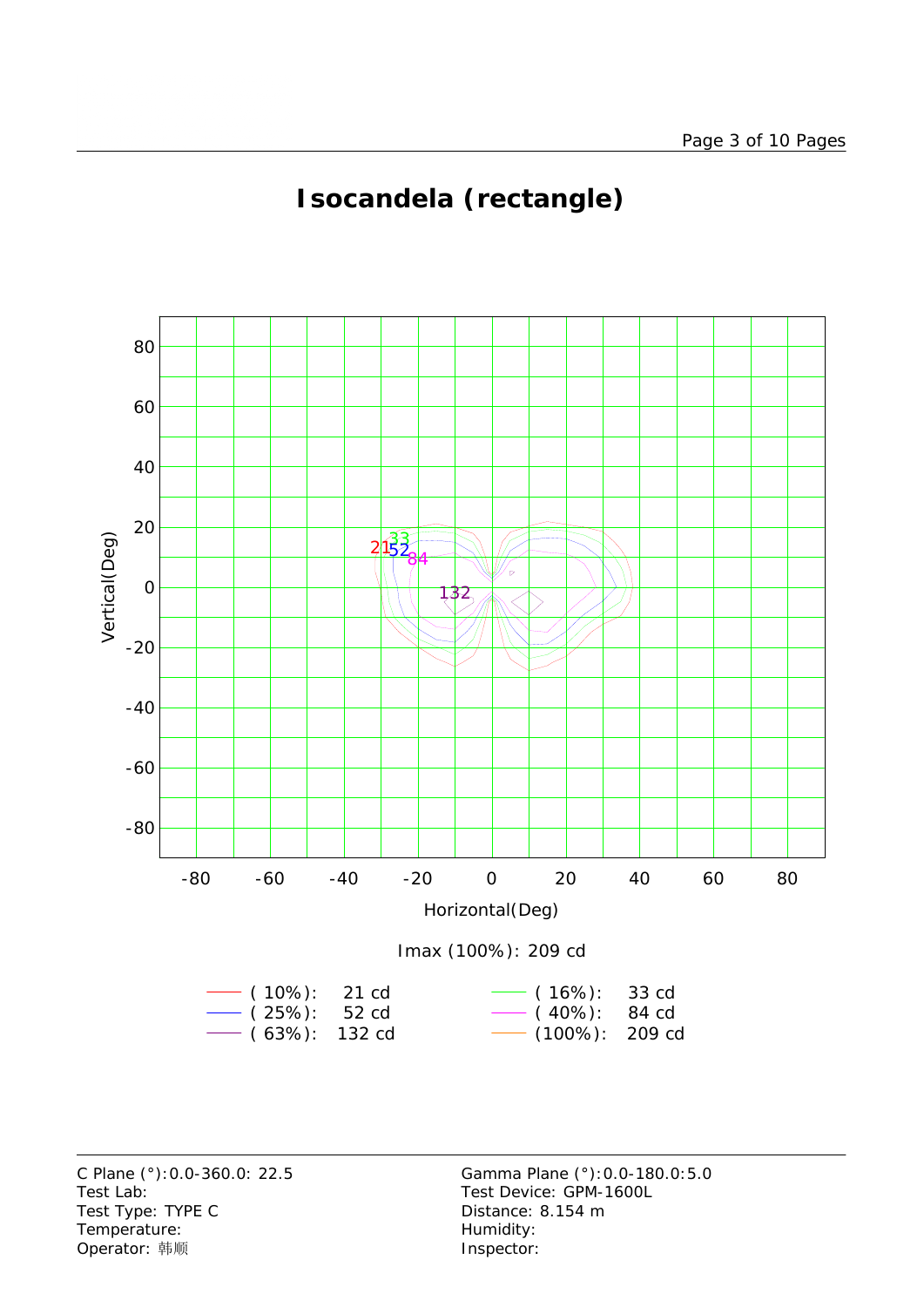

# **IsoLux Plot**

C Plane (°):0.0-360.0: 22.5 Gamma Plane (°):0.0-180.0:5.0 Test Lab: Test Device: GPM-1600L Test Type: TYPE C COME CONTROLLER Distance: 8.154 m Temperature: We are the more controller as a set of the Humidity:<br>  $\begin{array}{ccc}\n\text{Operator: } & \text{if } \text{iff} \\
\end{array}$ Operator: 韩顺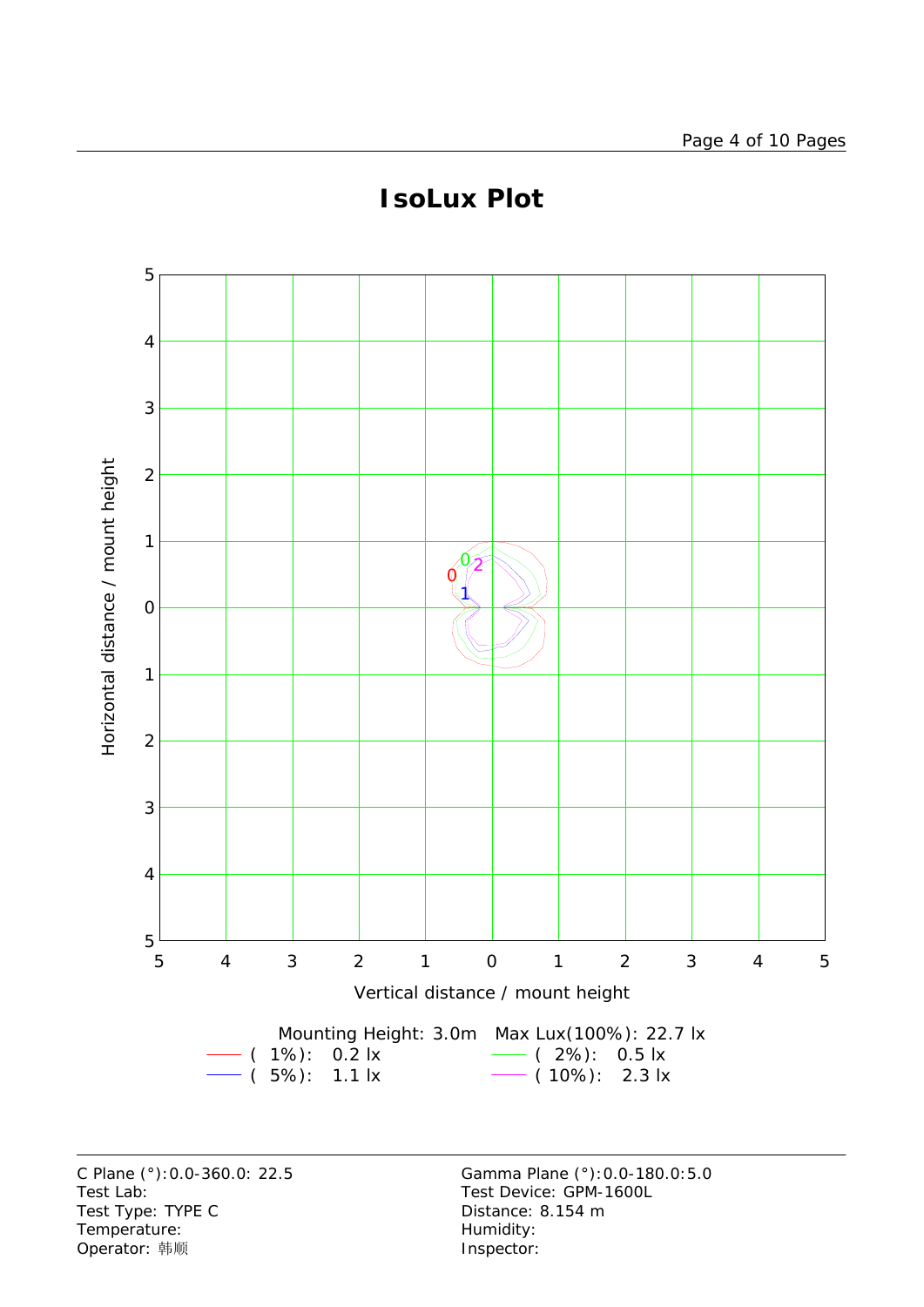Horizontal plane Horizontal plane  $\infty$  $\overline{d}$ **DO**  $\infty$ 

Vertical plane Flux(E) 90 Flux(T) -50  $-80$ -90 -30  $\dot{\mathcal{S}}$  $\overline{5}$ 80 -20 70 60 50  $6<sup>4</sup>$ 30 20  $\vec{o}$  $\vec{0}$  $\sigma$  $\circ$  $06 -$ -90 -80 -70 -60 -50 -50 -40 -30 -20 -10 -10 -10 -20 -30 -40 -50 -50 -90 -90 -90 -90 -90 -90 -90 -90 -0.0 0.0 0.00.00.00.00.00.00.00.00.00.00.00.00.00.00.00.00.00.070 -80  $\dot{8}$ 0.0 0.0 0.0 $\circ$  0.0 0.0 0.0 0.0 0.0 0.0 $\circ$  0.0 0.0 0.0 0.0 0.0 0.0 0.0 0.0 0.0.<br>ت  $\overline{\circ}$  $01 -$ -70 -60 -50 -40 -30 -20 -10 -0 -10 -20 -30 -30 -50 -50 0.0 0.1  $\circ$  $\circ$  $\circ$  $\circ$  $\circ$  $\circ$  $\circ$  $\circ$  $\circ$  $\circ$  $\circ$  $\circ$  $\circ$  $\circ$  $\circ$  $\circ$  $\circ$  $\circ$  $\overline{\overline{O}}$  $\overline{O}$  $\overline{O}$  $\overline{O}$  $\overline{O}$  $\overline{O}$  $\overline{O}$  $\overline{O}$  $\overline{O}$ .<br>்  $\overline{O}$  $\overline{O}$  $\overline{O}$  $\overline{O}$  $\overline{O}$ .<br>O  $\overline{O}$  $\overline{\circ}$  $\overline{0}$ -60 -50 -40 -30 -20 -10 -0 -10 -20 -30 -40 -50 0.0 0.4  $\circ$  $\circ$  $\circ$  0.0 $\circ$  $\circ$  $\circ$  $\circ$  $\circ$  $\circ$  $\circ$  $\circ$  $\circ$  $\circ$  $\circ$  $\circ$  $\circ$  $\circ$  $\overline{\circ}$  $\overline{O}$  $\overline{O}$  $\overline{O}$  $\overline{O}$  $\overline{\circ}$  $\overline{O}$  $\overline{O}$  $\circ$  $\overline{O}$  $\overline{O}$  $\overline{O}$  $\overline{O}$  $\overline{O}$  $\overline{\circ}$  $\overline{O}$  $\overline{O}$  $O<sup>2</sup>$ -50 -40 -30 -20 -10 0 10 20 20 40<br>-50 -40 -30 -20 0 10 20 30 40 0.0 0.9 0.0o<br>O 0.0 0.0.<br>ا .<br>ا .<br>ا .<br>ا .<br>. .<br>ا <u>م</u>. .<br>ا 0.0 0.0 0.0 0.0 0.0 0.0 $-40$ 30 -40 $1.7$ 3.2  $\circ$  $\circ$  $\circ$  $\circ$  $\circ$  $\circ$  $\circ$  $\circ$  $\circ$  $\circ$  $\circ$  $\circ$  $\circ$ .<br>ا .<br>ا .<br>ا .<br>ا <u>م</u>.  $\overline{O}$ .<br>ت .<br>ت  $\sim$ نى  $\infty$  $\frac{1}{4}$ .<br>ت .<br>ت  $\overline{O}$ .<br>ت  $\overline{O}$  $\sim$  $\frac{1}{20}$ -30 -20 -20 -20 -20 -20 6.4 7.8  $\circ$  $\circ$  $\circ$  $\circ$  $\circ$  $\rightarrow$  $\circ$  $\circ$  $\circ$  $\circ$  $\circ$  $\circ$ .<br>ا .<br>أ ں<br>س .<br>.<br>. 2.4 <u>م</u>.  $\infty$  $\overline{\circ}$  $\overline{\circ}$  $\dot{\mathsf{o}}$  $\sim$ ن،  $\dot{\bm{\omega}}$  $\overline{\circ}$  $\rm\dot{\circ}$  $\overline{\circ}$  $\overline{\circ}$  $\overline{O}$  $-20$  0  $-10$ Ö 11.3 12.5  $\circ$  $\circ$  $\circ$  $\circ$ <u>م</u>. <u>م</u>.  $\circ$ 0.<br>ا  $\sim$  $\omega$  $\omega$  $\rightarrow$  $\circ$ <u>م</u>.  $\circ$  $\circ$  $\circ$  $\circ$  $\overline{\circ}$  $\overline{\circ}$  $\overleftarrow{C}$  $\sim$  $\sim$  $\sigma$  $\sim$  $\infty$ نى  $\overline{\circ}$  $\overline{\circ}$  $\overline{\circ}$  $\overline{\circ}$  $\overline{\circ}$  $\frac{1}{\sigma}$ |<br>ס<br>ס 10.0 8.8  $\circ$  $\rightarrow$  $\omega$ o<br>O o<br>O .<br>. .<br>. .<br>. 0<br>टा ب<br>.<br>. .<br>. <u>م</u>. o<br>O 0.0 0.0 0.0 0.0Unit: Im Unit: lm  $\overline{O}$  $\dot{\bm{\omega}}$  $\sim$  $\omega$  $\circ$  $\circ$ 8.4 9.6  $\circ$  $\circ$ .<br>ا .<br>ا .<br>ا .<br>ا  $\circ$  $\rightarrow$  $\omega$  $\mathcal{N}$  $\circ$ .<br>ا <u>م</u>.  $\circ$  $\circ$  $\circ$  $\circ$ .<br>ت  $\overline{\mathsf{c}}$ ת نى 3.4 $\sim$ 0.0 $\overline{O}$ .<br>ت  $\overline{O}$  $\overline{\circ}$  $\sim$ .<br>O  $\vec{o}$ 10.4 11.4  $\circ$  $\circ$  $\circ$  $\circ$  $\circ$  $\overline{\mathsf{C}}$  $\omega$  $\omega$  $\rightarrow$  $\circ$  $\circ$  $\circ$  $\circ$  $\circ$  $\circ$ .<br>ا .<br>أ <u>م</u>.  $\circ$  $\overline{O}$  $\circ$  $\mathcal{D}$  $\infty$  $\circ$  $\rightarrow$  $\circ$  $\sigma$  $\omega$  $\overline{O}$  $\circ$  $\circ$  $\overline{O}$  $\circ$ **NO** 4.7 6.0  $\circ$  $\circ$  $\circ$ <u>م</u>. <u>م</u>. ن<br>2 0<br>س 0.<br>ا ب<br>أ ب<br>. ن<br>2 <u>م</u>.  $\circ$  $\circ$  $\circ$  $\circ$  $\circ$  $\rightarrow$  $\overline{O}$ .<br>0  $\overline{\circ}$  $\overline{5}$  $\overline{O}$  $\overline{O}$  $\overline{O}$  $\overline{O}$  $\overline{\circ}$  $\circ$  $\circ$  $\circ$ 0.1  $\circ$  $\circ$  $\circ$  $\circ$  $\circ$  $\circ$  $\circ$  $\circ$  $\circ$  $\circ$ o<br>O o<br>O .<br>. <u>م</u>. 0.0 $\overline{O}$  $\tilde{\mathbf{u}}$  $\overline{\phantom{a}}$  $\sim$  $\sim$  $\sim$  $\overline{O}$ .<br>ت  $\overline{O}$  $\sigma$  $\rm\dot{\circ}$  $\sim$ دە،  $\overline{\circ}$ 0.0  $\circ$ 0.8  $\circ$  $\circ$  $\circ$  $\circ$  $\circ$  $\circ$  $\circ$  $\circ$  $\circ$  $\circ$ .<br>ا .<br>ا .<br>ا .<br>. .<br>ا <u>م</u>. .<br>ا .<br>ت  $\circ$  $\rm \dot{\circ}$  $\rm\dot{\circ}$  $\circ$  $\circ$  $\circ$  $\overline{\circ}$  $\circ$  $\circ$  $\overline{\circ}$ 0.0 0.4 o<br>O o<br>O  $\circ$  0.0 $\circ$  $\circ$ o<br>O 0.0 $\circ$  $\circ$  0.0 $\circ$  0.0 0.0 $\circ$  $\circ$  0.0 $\circ$  $\overline{O}$  $\overline{O}$  $\overline{O}$  $\overline{O}$  $\circ$  $\overline{O}$  $\overline{O}$  $\overline{\circ}$  $\overline{O}$ 0.0 0.2  $\circ$  $\circ$  $\circ$  $\circ$  $\circ$  $\circ$  $\circ$  $\circ$  $\circ$  $\circ$  $\circ$  $\circ$  $\circ$  $\circ$  $\circ$  $\circ$  $\circ$  $\circ$  $\overline{O}$ .<br>O  $\overleftarrow{C}$  $\overline{O}$  $\overline{O}$  $\overline{O}$  $\overline{O}$  $\overline{O}$  $\overline{O}$  $\overline{O}$  $\overline{O}$  $\overline{O}$  $\overline{O}$  $\overline{O}$  $\overline{O}$  $\overline{O}$ .<br>o  $\overline{O}$  $\sim$ 0.0 0.1  $\circ$  $\circ$  $\circ$  $\circ$  $\circ$  $\circ$  $\circ$  $\circ$  $\circ$  $\circ$  $\circ$  $\circ$  $\circ$  $\circ$ o<br>O 0.0 0.0 0.0 $\rm \dot{\circ}$  $\overline{\circ}$  $\overline{\circ}$  $\overline{\circ}$  $\overline{\circ}$  $\overline{\circ}$  $\overline{\circ}$  $\overline{\circ}$  $\overline{\circ}$  $\overline{\circ}$ .<br>O  $\overline{\circ}$  $\overline{\circ}$  $\overline{\circ}$  $80$ 0.0 0.0  $\circ$  $\circ$  $\circ$  $\circ$  $\circ$  $\circ$  $\circ$  $\circ$  $\circ$  $\circ$  $\circ$  $\circ$  $\circ$  $\circ$  $\circ$  $\circ$  $\circ$  $\circ$ .<br>ت .<br>O .<br>ت  $\overline{O}$  $\overline{O}$ .<br>0  $\overline{O}$ 0.0  $\overline{\circ}$ .<br>0  $\overline{\circ}$  $\overline{O}$  $\overline{\circ}$  $\overline{O}$  $\overline{O}$  $\overline{O}$ .<br>O  $\overline{O}$ ą{ux(Ͳ)ux(E 90Flux(T)Flux(E) 17.89.10.40.10.30.7 $\overline{1}$ . 1.618.6 $\frac{8}{5}$ 0.10.0 $\sum_{i=1}^{n}$ 0.5 $\frac{3}{5}$ 1.7 $\overline{O}$ 0.265 17.8 17.2  $\circ$  $\circ$  $\circ$  $\circ$  $\overline{\phantom{0}}$  $\overline{\phantom{0}}$  $\circ$  $\circ$  $\circ$  $\circ$  $\circ$  0.0 o<br>O  $\rightarrow$ .<br>. 0.0 52  $\dot{\omega}$  $\overline{\infty}$  $\overline{O}$  $\overline{O}$  $\overline{O}$  $\overline{c}$  $\overline{O}$  $\overline{O}$  $\frac{1}{\sqrt{2}}$  $\overline{O}$  $\overline{O}$ .<br>0

C Plane (°):0.0-360.0: 22.5 Gamma Plane (°):0.0-180.0:5.0 Test Lab: Test Device: GPM-1600L Test Type: TYPE C COME CONTROLLER Distance: 8.154 m Temperature: Temperature: Temperature: Operator: 韩顺 **Inspector:** 

### Page 5 of 10 Pages

**Area Flux Table**

**Flux Table** 

**Area**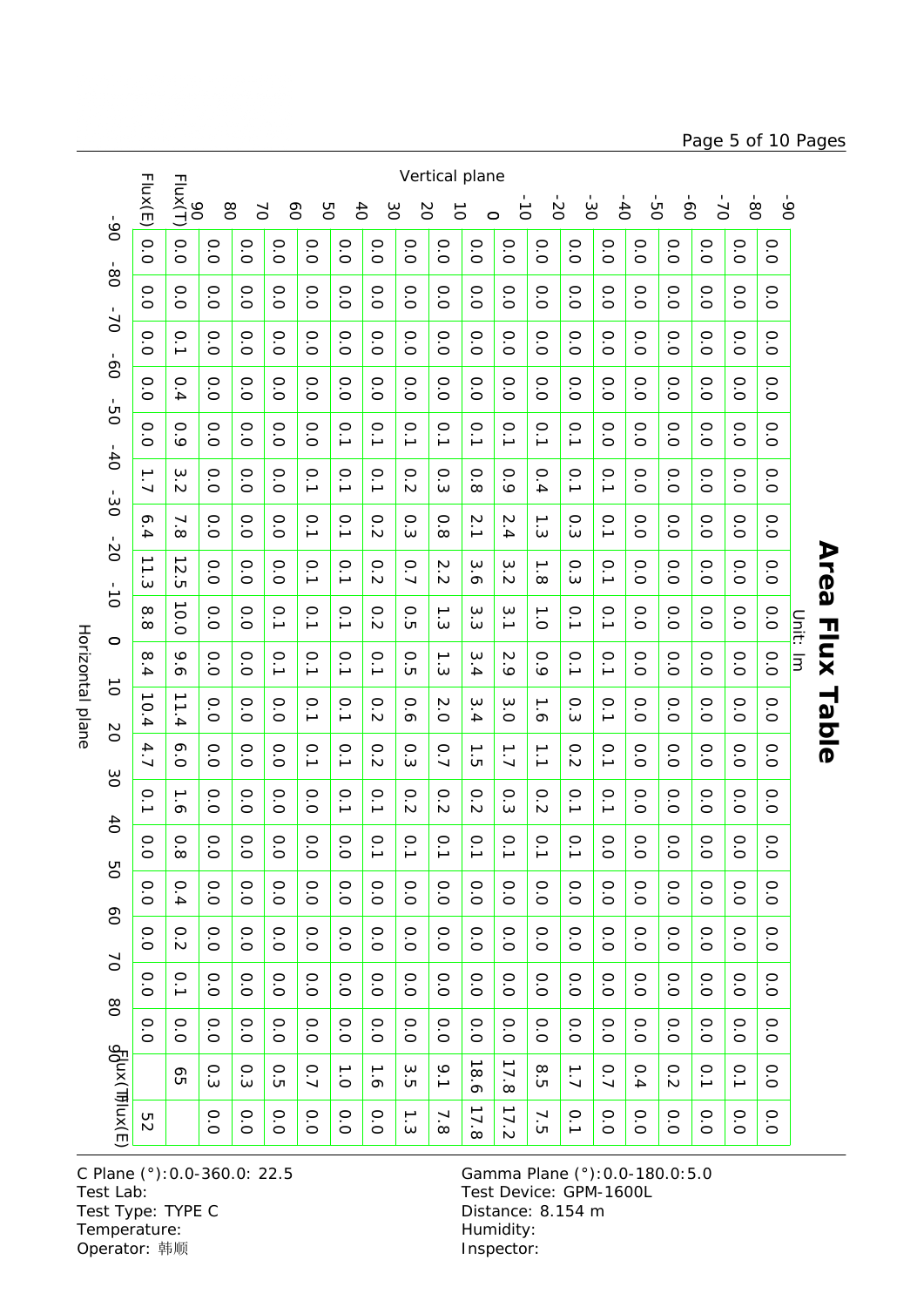

## **The Average Illuminance Effective Figure**

Test Lab: Test Device: GPM-1600L Test Type: TYPE C Distance: 8.154 m Temperature: Temperature: Temperature: Operator: 韩顺 **Inspector:**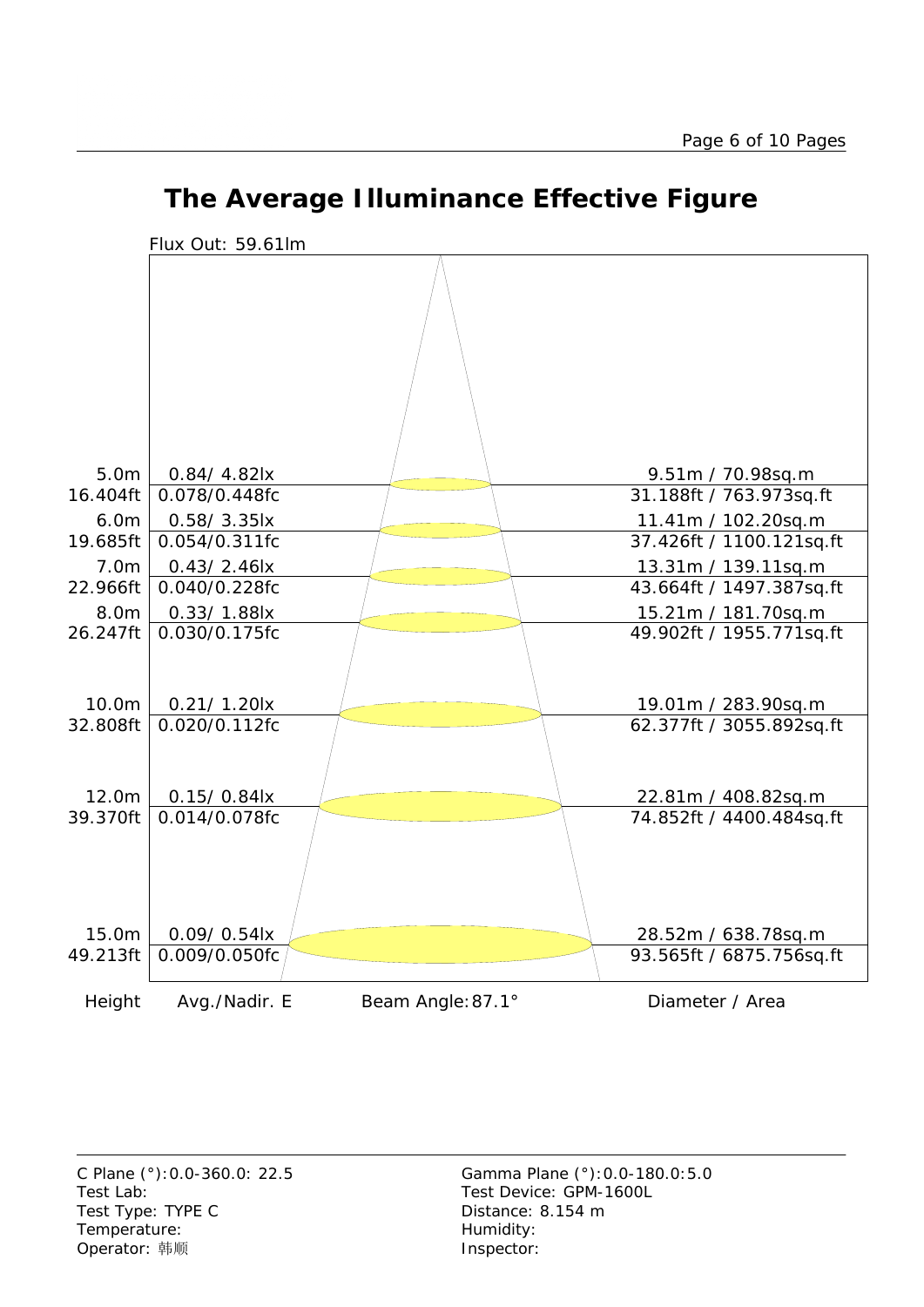| Reflectance:                                       |                                  |          |          |                            |                    |                    |                |                    |          |          |          |  |
|----------------------------------------------------|----------------------------------|----------|----------|----------------------------|--------------------|--------------------|----------------|--------------------|----------|----------|----------|--|
| Ceiling (cavity)                                   |                                  | 0.7      | 0.7      | 0.5                        | 0.5                | 0.3                | 0.7            | 0.7                | 0.5      | 0.5      | 0.3      |  |
| Wall                                               |                                  | 0.5      | 0.3      | 0.5                        | 0.3                | 0.3                | 0.5            | 0.3                | 0.5      | 0.3      | 0.3      |  |
| Reference plane                                    |                                  | 0.2      | 0.2      | 0.2                        | 0.2                | 0.2                | 0.2            | 0.2                | 0.2      | 0.2      | 0.2      |  |
| Room dimensions                                    |                                  |          |          | Viewed crosswise           |                    |                    | Viewed endwise |                    |          |          |          |  |
| $X=2H$ $Y=2H$                                      |                                  | $-1.$ \$ | $-1.$ \$ | $-1.$ \$                   | $-1.$ \$           | $-1.$ \$           | $-1.$ \$       | $-1.$ \$           | $-1.$ \$ | $-1.$ \$ | $-1.$ \$ |  |
| 3H                                                 |                                  | $-1.$ \$ | $-1.$ \$ | $-1.$ \$                   | $-1.$ \$           | $-1.$ \$           | $-1.$ \$       | $-1.$ \$           | $-1.$ \$ | $-1.$ \$ | $-1.$ \$ |  |
| 4H                                                 |                                  | $-1.$ \$ | $-1.$ \$ | $-1.$ \$                   | $-1.$ \$           | $-1.$ \$           | $-1.$ \$       | $-1.$ \$           | $-1.$ \$ | $-1.$ \$ | $-1.$ \$ |  |
| 6H                                                 |                                  | $-1.$ \$ | $-1.$ \$ | $-1.$ \$                   | $-1.$ \$           | $-1.$ \$           | $-1.$ \$       | $-1.$ \$           | $-1.$ \$ | $-1.$ \$ | $-1.$ \$ |  |
| 8H                                                 |                                  | $-1.$ \$ | $-1.$ \$ | $-1.$ \$                   | $-1.$ \$           | $-1.$ \$           | $-1.$ \$       | $-1.$ \$           | $-1.$ \$ | $-1.$ \$ | $-1.$ \$ |  |
| 12H                                                |                                  | $-1.$ \$ | $-1.$ \$ | $-1.$ \$                   | $-1.$ \$           | $-1.$ \$           | $-1.$ \$       | $-1.$ \$           | $-1.$ \$ | $-1.$ \$ | $-1.$ \$ |  |
| $X = 4H$<br>$Y = 2H$                               |                                  | $-1.$ \$ | $-1.$ \$ | $-1.$ \$                   | $-1.$ \$           | $-1.$ \$           | $-1.$ \$       | $-1.$ \$           | $-1.$ \$ | $-1.$ \$ | $-1.$ \$ |  |
| 3H                                                 |                                  | $-1.$ \$ | $-1.$ \$ | $-1.$ \$                   | $-1.$ \$           | $-1.$ \$           | $-1.$ \$       | $-1.$ \$           | $-1.$ \$ | $-1.$ \$ | $-1.$ \$ |  |
| 4H                                                 |                                  | $-1.$ \$ | $-1.$ \$ | $-1.$ \$                   | $-1.$ \$           | $-1.$ \$           | $-1.$ \$       | $-1.$ \$           | $-1.$ \$ | $-1.$ \$ | $-1.$ \$ |  |
| 6H                                                 |                                  | $-1.$ \$ | $-1.$ \$ | $-1.$ \$                   | $-1.$ \$           | $-1.$ \$           | $-1.$ \$       | $-1.$ \$           | $-1.$ \$ | $-1.$ \$ | $-1.$ \$ |  |
| 8H                                                 |                                  | $-1.$ \$ | $-1.$ \$ | $-1.$ \$                   | $-1.$ \$           | $-1.$ \$           | $-1.$ \$       | $-1.$ \$           | $-1.$ \$ | $-1.$ \$ | $-1.$ \$ |  |
| 12H                                                |                                  | $-1.$ \$ | $-1.$ \$ | $-1.$ \$                   | $-1.$ \$           | $-1.$ \$           | $-1.$ \$       | $-1.$ \$           | $-1.$ \$ | $-1.$ \$ | $-1.$ \$ |  |
| $X = 8H$<br>$Y = 4H$                               |                                  | $-1.$ \$ | $-1.$ \$ | $-1.$ \$                   | $-1.$ \$           | $-1.$ \$           | $-1.$ \$       | $-1.$ \$           | $-1.$ \$ | $-1.$ \$ | $-1.$ \$ |  |
| 6H                                                 |                                  | $-1.$ \$ | $-1.$ \$ | $-1.$ \$                   | $-1.$ \$           | $-1.$ \$           | $-1.$ \$       | $-1.$ \$           | $-1.$ \$ | $-1.$ \$ | $-1.$ \$ |  |
| 8H                                                 |                                  | $-1.$ \$ | $-1.$ \$ | $-1.$ \$                   | $-1.$ \$           | $-1.$ \$           | $-1.$ \$       | $-1.$ \$           | $-1.$ \$ | $-1.$ \$ | $-1.$ \$ |  |
| 12H                                                |                                  | $-1.$ \$ | $-1.$ \$ | $-1.$ \$                   | $-1.$ \$           | $-1.$ \$           | $-1.$ \$       | $-1.$ \$           | $-1.$ \$ | $-1.$ \$ | $-1.$ \$ |  |
| $X = 12H$<br>$Y = 4H$                              |                                  | $-1.$ \$ | $-1.$ \$ | $-1.$ \$                   | $-1.$ \$           | $-1.$ \$           | $-1.$ \$       | $-1.$ \$           | $-1.$ \$ | $-1.$ \$ | $-1.$ \$ |  |
| 6H                                                 |                                  | $-1.$ \$ |          | $-1.$ \$ $-1.$ \$ $-1.$ \$ |                    | $-1.$ \$           | $-1.$ \$       | $-1.$ \$           | $-1.$ \$ | $-1.$ \$ | $-1.$ \$ |  |
| 8H                                                 |                                  | $-1.$ \$ | $-1.$ \$ | $-1.$ \$                   | $-1.$ \$           | $-1.$ \$           | $-1.$ \$       | $-1.$ \$           | $-1.$ \$ | $-1.$ \$ | $-1.$ \$ |  |
| Variations with the observer position at spacings: |                                  |          |          |                            |                    |                    |                |                    |          |          |          |  |
| $S = 1.0H$<br>$-1.$ \$/ $-1.$ \$                   |                                  |          |          |                            |                    |                    |                | $-1.$ \$/ $-1.$ \$ |          |          |          |  |
|                                                    | $-1.5/-1.$ \$<br>$S = 1.5H$      |          |          |                            | $-1.$ \$/ $-1.$ \$ |                    |                |                    |          |          |          |  |
|                                                    | $S = 2.0H$<br>$-1.$ \$/ $-1.$ \$ |          |          |                            |                    | $-1.$ \$/ $-1.$ \$ |                |                    |          |          |          |  |

### **UGR Table**

Calculate in accordance with CIE Pub.117. The table is revised with 130lm (8log(F/F0) = -7.1).

C Plane (°):0.0-360.0: 22.5 Gamma Plane (°):0.0-180.0:5.0 Test Lab: Test Device: GPM-1600L Test Type: TYPE C Distance: 8.154 m Temperature: Temperature: Temperature: Operator: 韩顺 **Inspector:**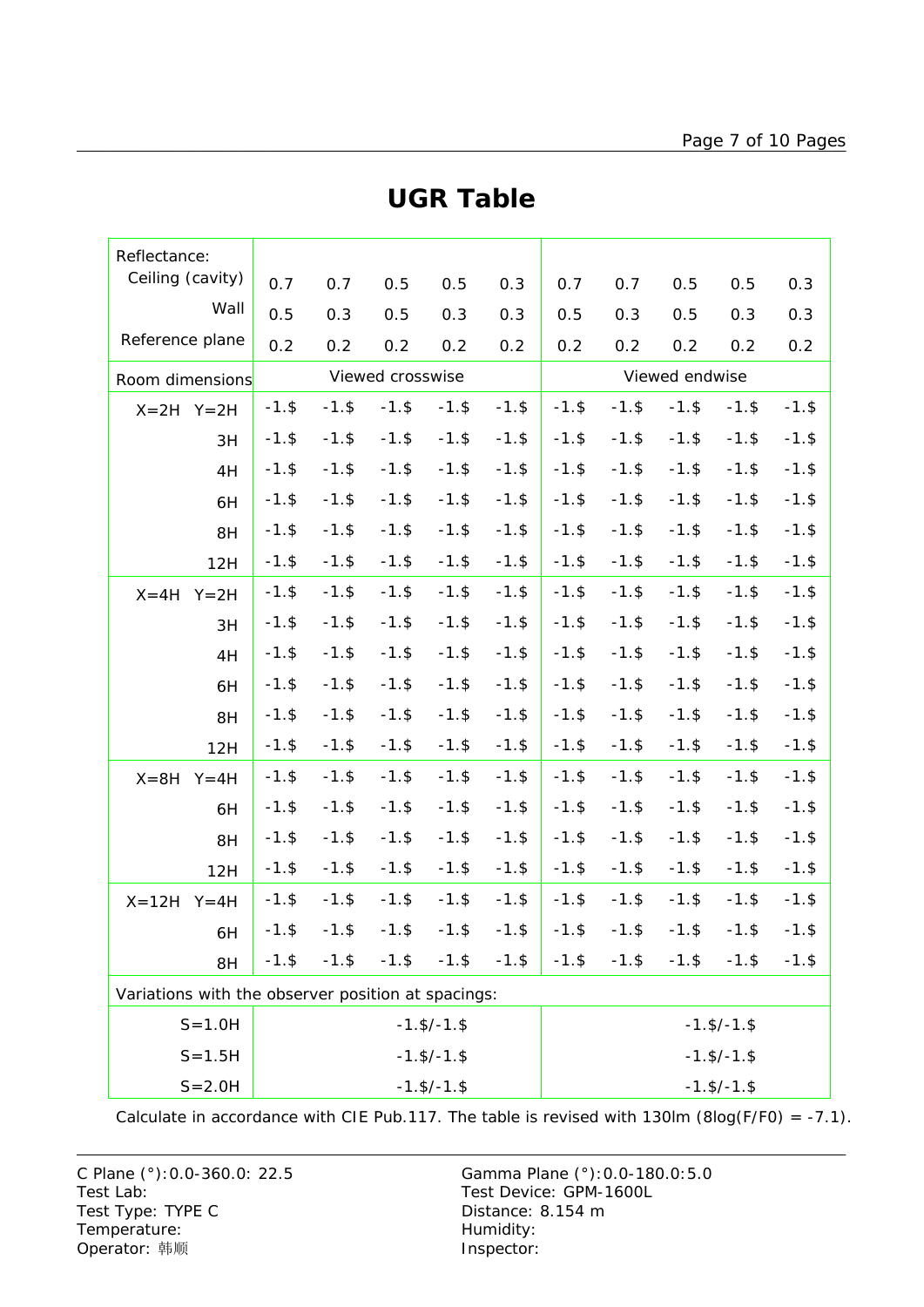Page 8 of 10 Pages



### **FLUX DISTRIBUTION TABLE BASED ON THE IESNA LUMINAIRE CLASSIFICATION SYSTEM**

| BUG(Backlight, Uplight, Glare) Rating Base On TM-15-07            |                 |  |  |  |  |  |  |
|-------------------------------------------------------------------|-----------------|--|--|--|--|--|--|
| Asymmetrical Luminaire Types<br>(Type 1,11,111,1V)                | <b>BO U2 GO</b> |  |  |  |  |  |  |
| Quadrilateral Symmetrical Luminaire Types<br>(Type V, Area Light) | <b>BO U2 GO</b> |  |  |  |  |  |  |

Test Lab: Test Device: GPM-1600L Test Type: TYPE C Distance: 8.154 m Temperature: Temperature: Temperature: Operator: 韩顺 **Inspector:** 

C Plane (°):0.0-360.0: 22.5 Gamma Plane (°):0.0-180.0:5.0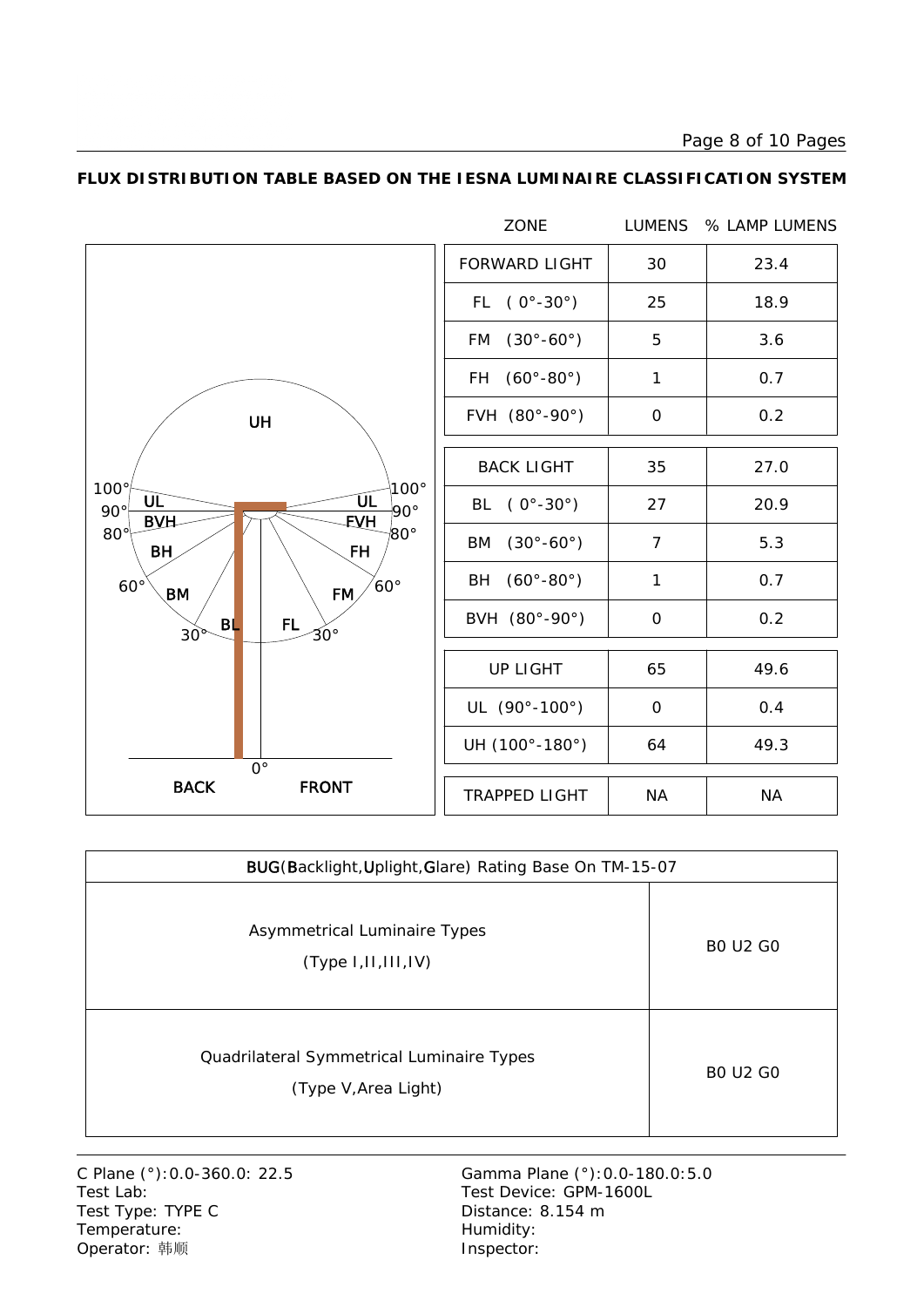# **Candlepower Table**

Unit: cd

|        |       |       |       |       |       |        |        |        |        | onn. cu |
|--------|-------|-------|-------|-------|-------|--------|--------|--------|--------|---------|
| G\C    | CO.0  | C22.5 | C45.0 | C67.5 | C90.0 | C112.5 | C135.0 | C157.5 | C180.0 | C202.5  |
| GO.0   | 120.5 | 204.2 | 135.1 | 49.6  | 0.5   | 48.3   | 128.3  | 190.9  | 120.5  | 204.2   |
| G5.0   | 119.9 | 206.9 | 136.1 | 50.0  | 1.0   | 49.3   | 129.4  | 192.6  | 120.3  | 206.1   |
| G10.0  | 118.0 | 173.6 | 134.3 | 49.4  | 1.4   | 49.6   | 128.9  | 186.6  | 118.8  | 120.3   |
| G15.0  | 113.9 | 116.7 | 125.6 | 47.8  | 1.7   | 48.8   | 125.2  | 129.1  | 115.4  | 108.9   |
| G20.0  | 107.5 | 103.8 | 82.4  | 43.2  | 2.1   | 46.8   | 94.3   | 100.6  | 110.2  | 99.9    |
| G25.0  | 55.9  | 56.4  | 31.5  | 30.4  | 2.5   | 34.5   | 45.7   | 55.7   | 102.1  | 89.4    |
| G30.0  | 21.9  | 13.9  | 11.8  | 14.9  | 2.7   | 19.0   | 18.5   | 18.3   | 73.4   | 46.5    |
| G35.0  | 6.1   | 9.1   | 9.0   | 7.3   | 2.9   | 10.4   | 9.8    | 10.2   | 45.4   | 24.3    |
| G40.0  | 4.7   | 6.7   | 7.1   | 4.7   | 2.9   | 5.1    | 7.6    | 7.4    | 6.7    | 5.9     |
| G45.0  | 4.0   | 4.8   | 5.8   | 4.0   | 2.9   | 4.3    | 6.2    | 5.4    | 5.0    | 4.5     |
| G50.0  | 3.3   | 3.8   | 4.4   | 3.4   | 2.7   | 3.7    | 4.8    | 4.1    | 3.5    | 3.1     |
| G55.0  | 2.8   | 3.0   | 3.2   | 2.8   | 2.4   | 3.0    | 3.5    | 3.3    | 0.9    | 2.4     |
| G60.0  | 2.2   | 2.2   | 2.2   | 2.1   | 2.0   | 2.3    | 2.5    | 2.4    | 0.3    | 1.9     |
| G65.0  | 1.5   | 1.5   | 1.6   | 1.6   | 1.7   | 1.8    | 1.8    | 1.7    | 0.3    | 1.1     |
| G70.0  | 1.1   | 1.1   | 1.2   | 1.3   | 1.4   | 1.3    | 1.3    | 1.2    | 0.2    | 0.6     |
| G75.0  | 0.9   | 0.9   | 0.9   | 1.0   | 1.1   | 1.1    | 1.0    | 1.0    | 0.2    | 0.3     |
| G80.0  | 0.7   | 0.8   | 0.8   | 0.9   | 0.9   | 0.9    | 0.8    | 0.8    | 0.1    | 0.1     |
| G85.0  | 0.7   | 0.7   | 0.8   | 0.8   | 0.8   | 0.8    | 0.7    | 0.7    | 0.1    | 0.1     |
| G90.0  | 0.7   | 0.7   | 0.7   | 0.8   | 0.8   | 0.8    | 0.7    | 0.7    | 0.1    | 0.1     |
| G95.0  | 0.7   | 0.7   | 0.7   | 0.8   | 0.8   | 0.8    | 0.7    | 0.7    | 0.1    | 0.1     |
| G100.0 | 0.7   | 0.7   | 0.8   | 0.8   | 0.8   | 0.8    | 0.8    | 0.8    | 0.1    | 0.2     |
| G105.0 | 0.9   | 0.9   | 0.9   | 1.0   | 1.0   | 1.0    | 0.9    | 0.9    | 0.1    | 0.4     |
| G110.0 | 1.1   | 1.1   | 1.1   | 1.2   | 1.3   | 1.2    | 1.1    | 1.1    | 0.2    | 0.7     |
| G115.0 | 1.6   | 1.5   | 1.5   | 1.5   | 1.5   | 1.6    | 1.5    | 1.5    | 0.3    | 1.1     |
| G120.0 | 2.2   | 2.2   | 2.2   | 2.0   | 1.9   | 2.1    | 2.2    | 2.1    | 1.3    | 1.7     |
| G125.0 | 2.8   | 2.9   | 3.1   | 2.7   | 2.3   | 2.8    | 3.2    | 3.0    | 2.5    | 2.2     |
| G130.0 | 3.2   | 3.7   | 4.3   | 3.4   | 2.6   | 3.5    | 4.6    | 4.0    | 3.5    | 2.8     |
| G135.0 | 3.9   | 4.7   | 5.6   | 4.1   | 2.8   | 4.2    | 6.0    | 5.2    | 4.6    | 4.1     |
| G140.0 | 4.6   | 6.5   | 7.0   | 4.8   | 2.9   | 4.9    | 7.6    | 7.2    | 6.1    | 5.3     |
| G145.0 | 6.3   | 9.1   | 8.8   | 6.6   | 2.8   | 8.0    | 9.6    | 9.7    | 41.8   | 19.5    |
| G150.0 | 36.3  | 15.7  | 11.5  | 14.6  | 2.7   | 16.0   | 13.2   | 14.1   | 67.0   | 41.5    |
| G155.0 | 54.4  | 54.3  | 30.5  | 30.4  | 2.5   | 31.6   | 34.7   | 56.0   | 94.6   | 81.6    |
| G160.0 | 101.1 | 98.6  | 78.9  | 42.8  | 2.1   | 45.2   | 87.2   | 91.6   | 102.1  | 90.0    |
| G165.0 | 106.9 | 111.3 | 119.9 | 46.7  | 1.7   | 49.3   | 129.1  | 125.9  | 107.1  | 98.9    |
| G170.0 | 110.3 | 163.8 | 125.1 | 47.5  | 1.4   | 51.0   | 136.0  | 180.4  | 110.4  | 103.7   |
| G175.0 | 111.9 | 190.9 | 125.8 | 47.3  | 1.0   | 51.6   | 138.0  | 208.9  | 112.1  | 188.3   |
| G180.0 | 112.5 | 187.6 | 124.4 | 46.3  | 0.6   | 51.1   | 137.2  | 206.4  | 112.5  | 187.7   |

C Plane (°): 0.0-360.0: 22.5 Gamma Plane (°): 0.0-180.0: 5.0<br>Test Lab: Test Device: GPM-1600L Test Type: TYPE C<br>
Temperature: Contract Contract Contract Contract Contract Contract Contract Contract Contract Contract Contract Contract Contract Contract Contract Contract Contract Contract Contract Contract Contract C Temperature: We are the more than the Humidity:<br>
Operator: 韩顺 Network: This are the Museum of the Museo of the Museo of the Museo of the Museo of the Museo of the Museo of the Museo of the Museo of the Museo of the Museo Operator: 韩顺

Test Device: GPM-1600L